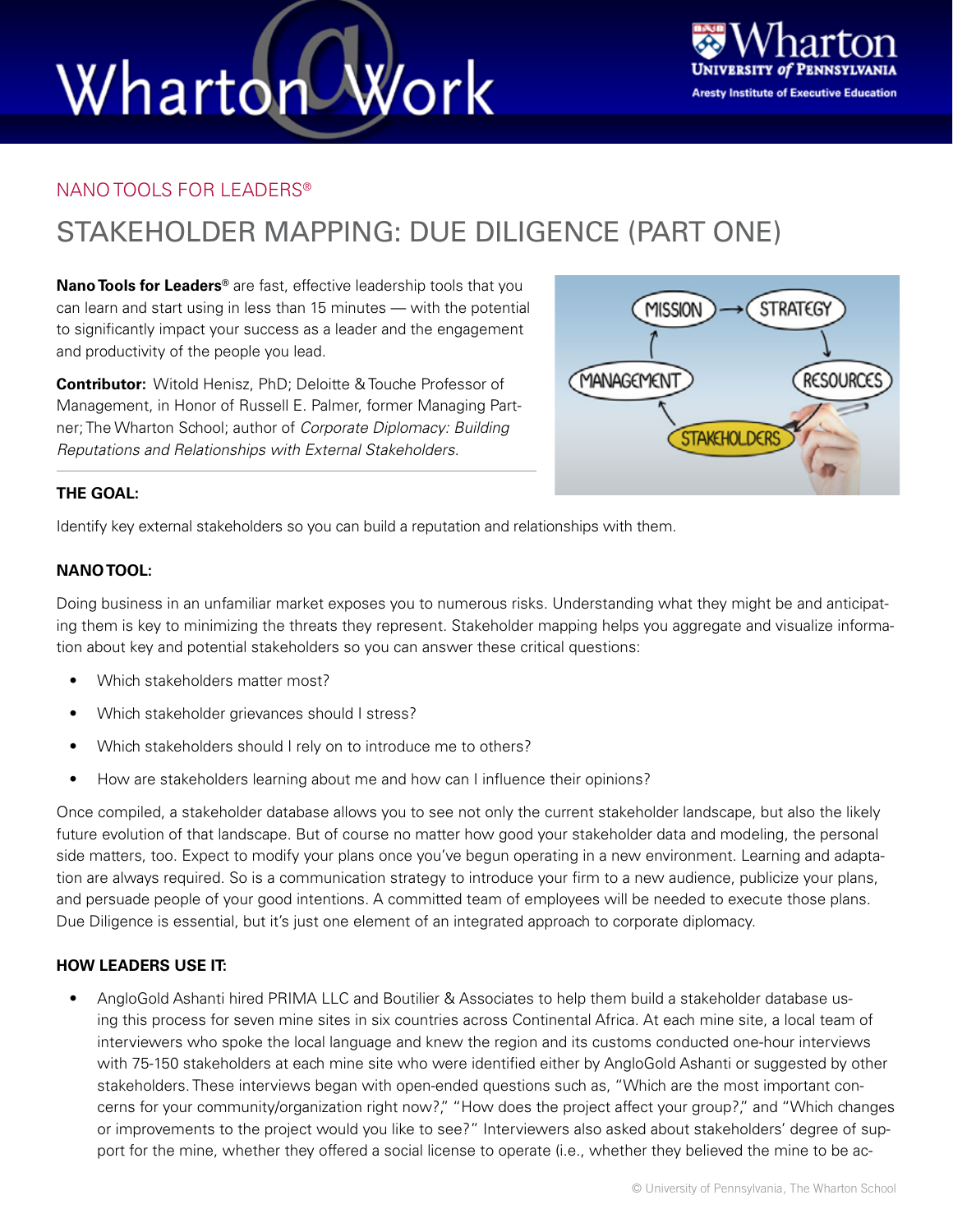## Wharton Work



ceptable at that moment), time they spent on issues related to the mine, which other stakeholders the interviewee may have consulted or coordinated activity with, and whether they knew of additional stakeholders who should also be interviewed. From the interview responses, quantitative data was extracted that could answer the questions "Which stakeholders withhold or restrict the social license to operate?" and "What are stakeholders' main issues of concern?" In an upcoming Nano Tool, we will describe how AngloGold Ashanti used this information in the development of site-level stakeholder engagement strategies that prioritized specific stakeholders and issues and identified potential stakeholder partnerships in the implementation of these strategies.

• The Antamina mine in Peru followed a similar process. In that case, the analysis revealed that the opposition to the mine was rooted in a dispute between two families that stretched back over two centuries. The analysis further showed that there was a group of schools and universities where the two families came together without conflict (many other educational and community groups were clearly affiliated with one family or the other). As a result of this analysis, Antamina shifted its community development expenditure from organizations perceived as favoring one family to those in which both families participated.

### **ACTION STEPS:**

Tap into sources such as social and traditional media, expert assessments, and in-depth stakeholder interviews to create a map of your stakeholders. In addition, many companies already have information on stakeholders' identities, power, positions, preferences, and connections but fail to link that information to engagement efforts. Complaints or grievances recorded in phone calls, emails or in-person conversations can be analyzed using techniques like those described for media. Where those communications are made jointly or identically by multiple stakeholders, connections and cooperation can be inferred.

Some information can be accessed quickly, like news articles available online. Others, like the information on social relationships, will require more time and money to collect. Either way, reliability increases with effort expended.

Use the following steps to create your stakeholder map:

- **1. Who are your stakeholders?** Identify the people or groups who have a stake in the outcome of your project and who can influence its success or failure now or later. In other words, include any stakeholder who can ruin your day. The stakes may be direct — someone will get, say, money or a job — or indirect — someone will receive benefits from another person or organization that benefits directly. Even when people aren't affected in obvious ways, they may still care about the outcome. They may associate a project with any number of controversial topics such as imperialism, political favoritism, government intervention in the economy, the loss of traditional values, or environmental degradation. Sometimes, their beliefs might not seem reasonable, but that won't make them any less convinced that they're true.
- **2. How powerful are they?** Power seems straightforward, but quantifying it poses difficulties. There's no objective unit of measurement, and people may differ in their perceptions, so it is easier to consider it in relative terms — How does the power of one stakeholder compare with another? Who follows whose leadership? The goal is to assess the resources that an individual or organization has that can influence the success or failure of any project.
- **3. Is a stakeholder's disposition towards the project cooperative or oppositional? Are your operations perceived as legitimate?** Like power, it is easier to array stakeholders with respect to their relative degree of support or opposition for your work. Cooperation and conflict are signaled by words or actions. Pledging support and giving time, for example, signal cooperation, while condemning and protesting indicate conflict.